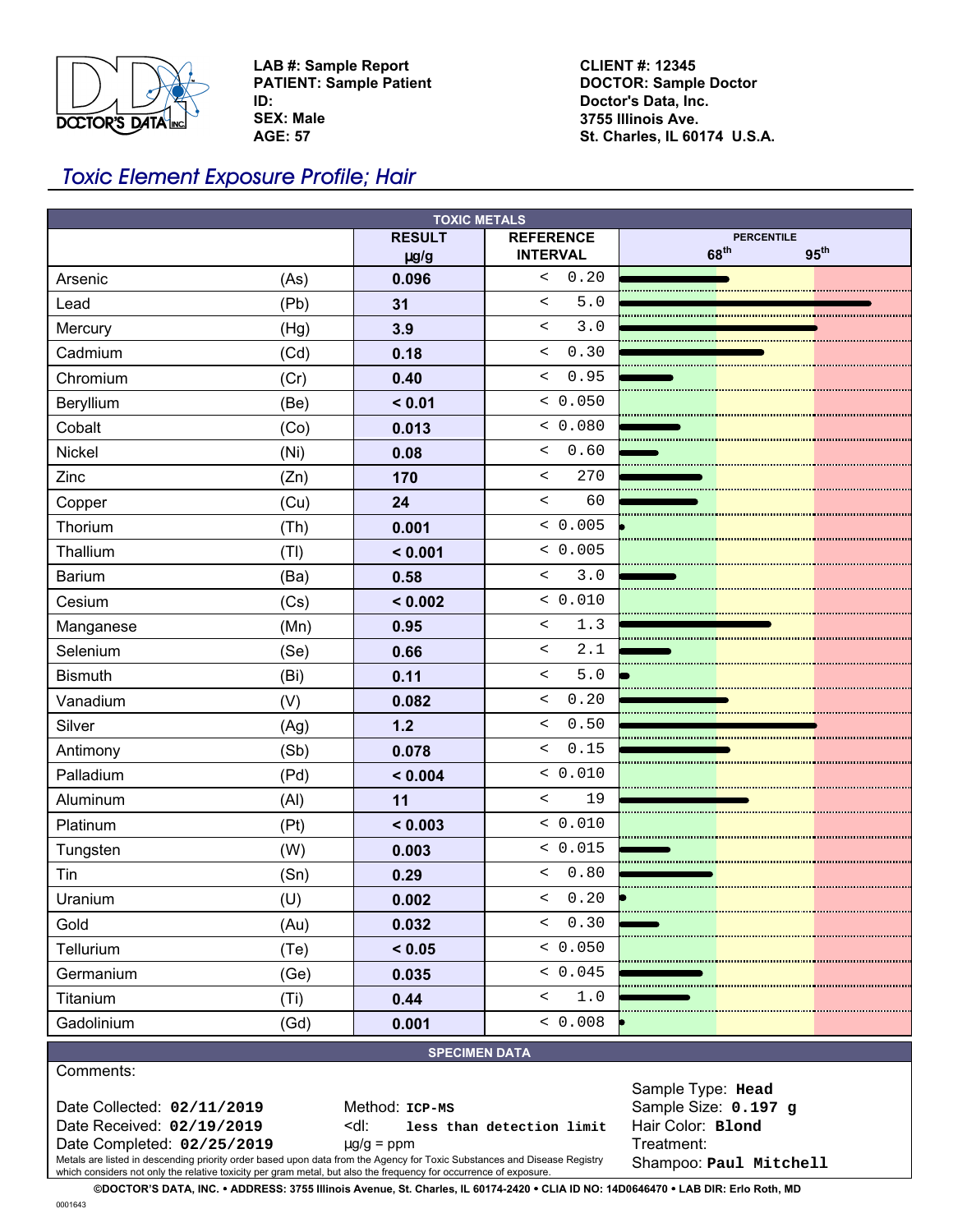## HAIR ELEMENTS REPORT INTRODUCTION

Hair is an excretory tissue that concentrates potentially toxic elements. In general, the amount of an element that is irreversibly incorporated into growing hair is proportional to the level of the element that has been circulating in blood. Therefore, the Hair Toxic Element Profile provides a screening test for EXPOSURE to potentially toxic elements such as methyl mercury, arsenic, lead, and cadmium.

The Hair Toxic Element Exposure Profile considers the relative toxicity per gram element and the relative frequency of occurrence of exposure to the elements. The reported elements are listed in descending order of importance in accordance with guidelines provided by the U.S. Centers for Disease Control and Prevention. Any metal found at levels equal to or exceeding the reference value (95th percentile) will generate interpretive text for that element in the body of the report that follows.

All screening tests have limitations that must be taken into consideration. The correlation between hair element levels and physiological disorders is determined by numerous factors. Individual variability and compensatory mechanisms are major factors that affect the relationship between the distribution of elements in hair and symptoms and pathological conditions. It is also very important to keep in mind that scalp hair is vulnerable to external contamination of elements by exposure to hair treatments and products. Likewise, some hair treatments (e.g. permanent solutions, dyes, and bleach) can strip hair of endogenously acquired elements and result in false low values. Careful consideration of the limitations must be made in the interpretation of results of hair analysis. The data provided should be considered in conjunction with symptomology, occupation, diet analysis and lifestyle, physical examination and the results of other analytical laboratory tests.

Caution: The contents of this report are not intended to be diagnostic and the physician using this information is cautioned against treatment based solely on the results of this screening test.

Lead

Generally, hair is an excellent indicator of the body burden of lead (Pb). However, elevated levels of Pb in head hair are occasionally an artifact of hair darkening agents, or dyes, e.g. lead acetate. Although these agents can cause exogenous contamination, some transdermal absorption can contribute to body burden. When scalp hair is contaminated with such products, hair Pb levels are typically extremely high.

Pb has neurotoxic and nephrotoxic effects and interferes with heme biosynthesis. Pb may also affect the body's ability to utilize the essential elements calcium, magnesium, and zinc. At moderate levels of body burden, Pb may have adverse effects on memory, cognitive function, nerve conduction, and metabolism of vitamin D. Pb is transported through the placenta to the fetus and is found in human breast milk. Children with hair Pb levels greater than 1 µg/g have been reported to have a higher incidence of hyperactivity than those with less than 1 µg/g. Children with hair Pb levels above 3 µg/g have been reported to have more learning problems than those with less than 3 µg/g. Hair lead levels are commonly elevated is association with ADD/ADHD. Detoxification therapy by means of chelation results in transient increases in hair

1999**-**2019 Doctor's Data, Inc.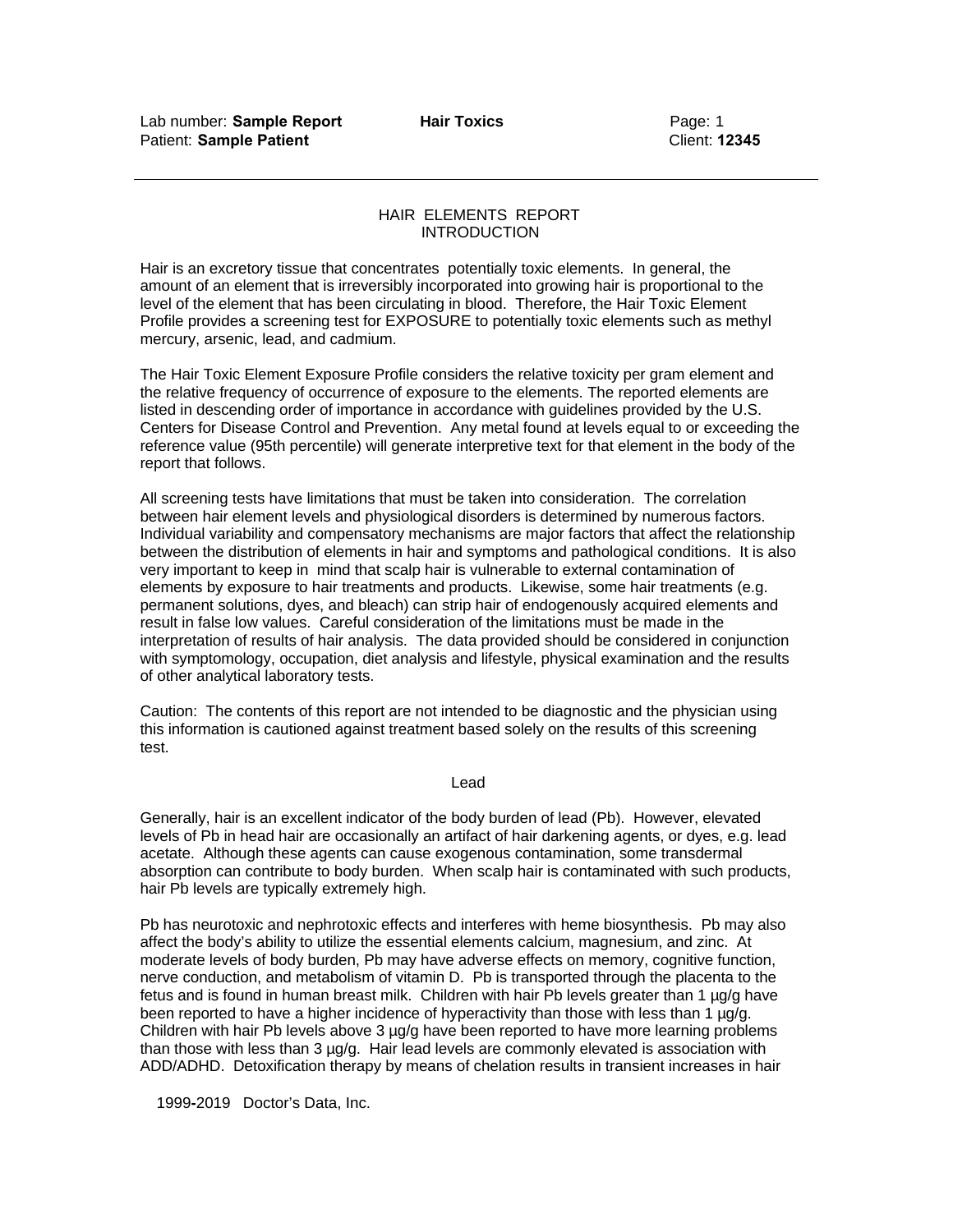lead. Eventually, the hair Pb level will normalize after detoxification is complete.

Symptoms associated with excell Pb are somewhat nonspecific, but include: anemia, immune dysregulation, headaches, gastric distress, fatigue, weight loss, cognitive dysfunction, decreased coordination, depression, anxiety, and aberrant behavior.

Occupation exposure to Pb occurs in the fields of mining, refineries, and the production of storage batteries, ammunition, solder, building materials, cable sheeting and foils. Other sources of exposure to Pb include: welding, old leaded paint (chips/dust), drinking water, some fertilizers, industrial pollution, lead-glazed pottery, newsprint, and some candles. A recent study indicates that silicofluoridation of water enhances the assimilation of Pb in humans.

Confirmatory tests for Pb excess are: urine elements analysis following provocation with intravenous EDTA, DMPS, or oral DMSA. Whole blood analysis only reflects recent or ongoing exposures and may not correlate with total body burden. Fecal lead analysis provides an excellent indication of dietary exposure and an approximation of assimilation. Increased blood or urine protoporphyrins is a finding consistent with Pb excess, but may occur with other toxic elements as well.

## **Mercury**

Mercury (Hg) is toxic to humans and animals. The accumulation of Hg in the body is generally reflected by the hair Hg levels, but hair Hg levels can occasionally be high in association with the use of certain hair dyes and sprays.

The concentration of Hg in hair is typically 200-300 times greater than that in blood. Organic Hg, such as methylmercury derived from fish, is incorporated into hair at a much higher rate than is inorganic Hg (dental amalgams). Therefore, very elevated levels of hair Hg are most often associated with high end fish consumption or occupational exposure. As a result of DDI experience in a large multi-center trial of Hg detoxification, it is apparent that hair Hg may be deceptively low or even nondetectable in some individuals who do not have adequate endogenous detoxification capacity. Apparently, such individuals are unable to efficiently mobilize/excrete Hg.

Individuals vary greatly in sensitivity and tolerance to Hg exposure. At hair levels below 3 µg/g, Hg can suppress biological selenium function and may cause or contribute to immune dysregulation. Hallmark symptoms of excess Hg include: loss of appetite, decreased senses of touch, hearing, and vision, fatigue, depression, emotional instability, peripheral numbness and tremors, poor memory and cognitive dysfunction, and neuromuscular disorders. Hair Hg has been reported to correlate with fish consumption and acute myocardial infarction. On average each 1  $\mu$ g/g of hair Hg was found to correlate with a 9% increase in AMI risk (Circulation 1995; 91:645-655).

Sources of Hg include dental amalgams, fish, contaminated water supplies, some hemorrhoidal preparations, some vaccines, skin lightening agents, instruments (thermometers, electrodes, batteries), combustion of fossil fuels and hospital wastes, some fertilizers, and the paper/pulp and gold industries. After dental amalgams are installed or removed a transient (several months) increase in hair Hg is often observed. Also, "baseline" hair Hg levels for individuals with dental amalgams are higher (about 1 to 2  $\mu q/q$ ) than are baseline levels for those

1999**-**2019 Doctor's Data, Inc.